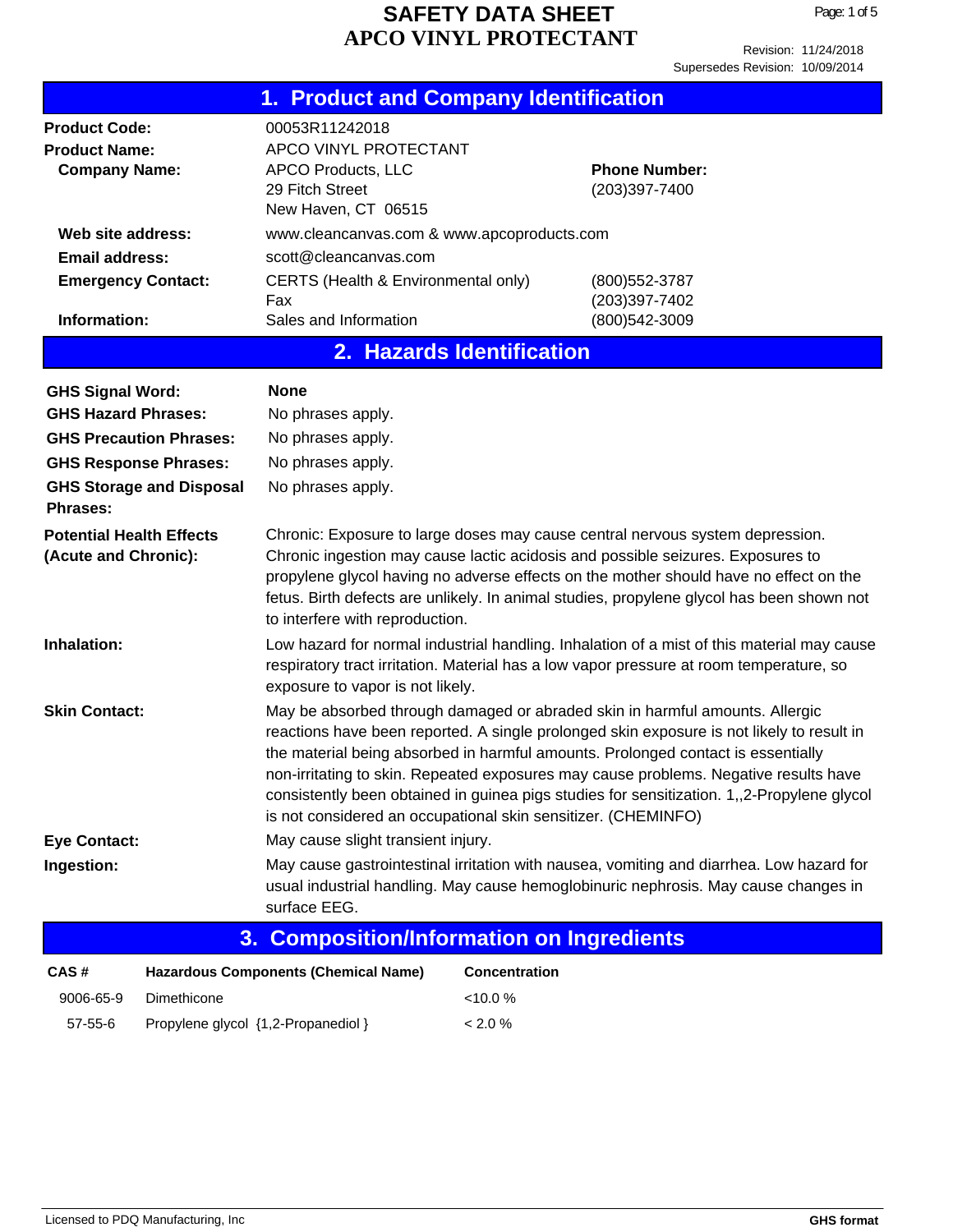|                                                                                                         |                                                                                                                                                                                                                                                              | <b>4. First Aid Measures</b>     |                  |                                                                                             |
|---------------------------------------------------------------------------------------------------------|--------------------------------------------------------------------------------------------------------------------------------------------------------------------------------------------------------------------------------------------------------------|----------------------------------|------------------|---------------------------------------------------------------------------------------------|
| <b>Emergency and First Aid</b><br><b>Procedures:</b>                                                    |                                                                                                                                                                                                                                                              |                                  |                  |                                                                                             |
| In Case of Inhalation:                                                                                  | If inhaled, remove to fresh air. If not breathing, give artificial respiration. If breathing is<br>difficult, give oxygen. Get medical aid.                                                                                                                  |                                  |                  |                                                                                             |
| In Case of Skin Contact:                                                                                | In case of contact, flush skin with plenty of water. Remove contaminated clothing and<br>shoes. Get medical aid if irritation develops and persists. Wash clothing before reuse.                                                                             |                                  |                  |                                                                                             |
| In Case of Eye Contact:                                                                                 | In case of contact, immediately flush eyes with plenty of water for a t least 15 minutes.<br>Get medical aid.                                                                                                                                                |                                  |                  |                                                                                             |
| In Case of Ingestion:                                                                                   | If swallowed, do not induce vomiting unless directed to do so by medical personnel.<br>Never give anything by mouth to an unconscious person. Get medical aid.                                                                                               |                                  |                  |                                                                                             |
| <b>Note to Physician:</b>                                                                               | Persons with impaired kidney function may be more susceptible to the effects of this<br>substance. None known.                                                                                                                                               |                                  |                  |                                                                                             |
|                                                                                                         |                                                                                                                                                                                                                                                              | <b>5. Fire Fighting Measures</b> |                  |                                                                                             |
| <b>Flash Pt:</b>                                                                                        | > 101.00 C Method Used: Closed Cup                                                                                                                                                                                                                           |                                  |                  |                                                                                             |
| <b>Explosive Limits:</b>                                                                                | LEL: No data.                                                                                                                                                                                                                                                |                                  | UEL: No data.    |                                                                                             |
| <b>Autoignition Pt:</b>                                                                                 | NA                                                                                                                                                                                                                                                           |                                  |                  |                                                                                             |
| Suitable Extinguishing Media: Use water spray, dry chemical, carbon dioxide, or alcohol-resistant foam. |                                                                                                                                                                                                                                                              |                                  |                  |                                                                                             |
| <b>Fire Fighting Instructions:</b>                                                                      | As in any fire, wear a self-contained breathing apparatus in pressure-demand,<br>MSHA/NIOSH (approved or equivalent), and full protective gear. During a fire, irritating<br>and highly toxic gases may be generated by thermal decomposition or combustion. |                                  |                  |                                                                                             |
| <b>Flammable Properties and</b><br>Hazards:                                                             | No data available.                                                                                                                                                                                                                                           |                                  |                  |                                                                                             |
| <b>Hazardous Combustion</b><br><b>Products:</b>                                                         | No data available.                                                                                                                                                                                                                                           |                                  |                  |                                                                                             |
|                                                                                                         | <b>6. Accidental Release Measures</b>                                                                                                                                                                                                                        |                                  |                  |                                                                                             |
| <b>Steps To Be Taken In Case</b><br><b>Material Is Released Or</b><br>Spilled:                          | Use proper personal protective equipment as indicated in Section 8.<br>Spills/Leaks: Absorb spill with inert material (e.g. vermiculite, sand or earth), then place<br>Equipment section. Provide ventilation.                                               |                                  |                  | in suitable container. Clean up spills immediately, observing precautions in the Protective |
|                                                                                                         |                                                                                                                                                                                                                                                              | <b>7. Handling and Storage</b>   |                  |                                                                                             |
| <b>Precautions To Be Taken in</b><br>Handling:                                                          | Wash thoroughly after handling. Remove contaminated clothing and wash before reuse.<br>Use with adequate ventilation. Avoid contact with eyes, skin, and clothing. Keep<br>container tightly closed. Avoid ingestion and inhalation.                         |                                  |                  |                                                                                             |
| <b>Precautions To Be Taken in</b><br>Storing:                                                           | Store in a tightly closed container. Store in a cool, dry, well-ventilated area away from<br>incompatible substances. Store protected from moisture.                                                                                                         |                                  |                  |                                                                                             |
|                                                                                                         | 8. Exposure Controls/Personal Protection                                                                                                                                                                                                                     |                                  |                  |                                                                                             |
| <b>Partial Chemical Name</b><br>CAS#                                                                    |                                                                                                                                                                                                                                                              | <b>OSHA TWA</b>                  | <b>ACGIH TWA</b> | <b>Other Limits</b>                                                                         |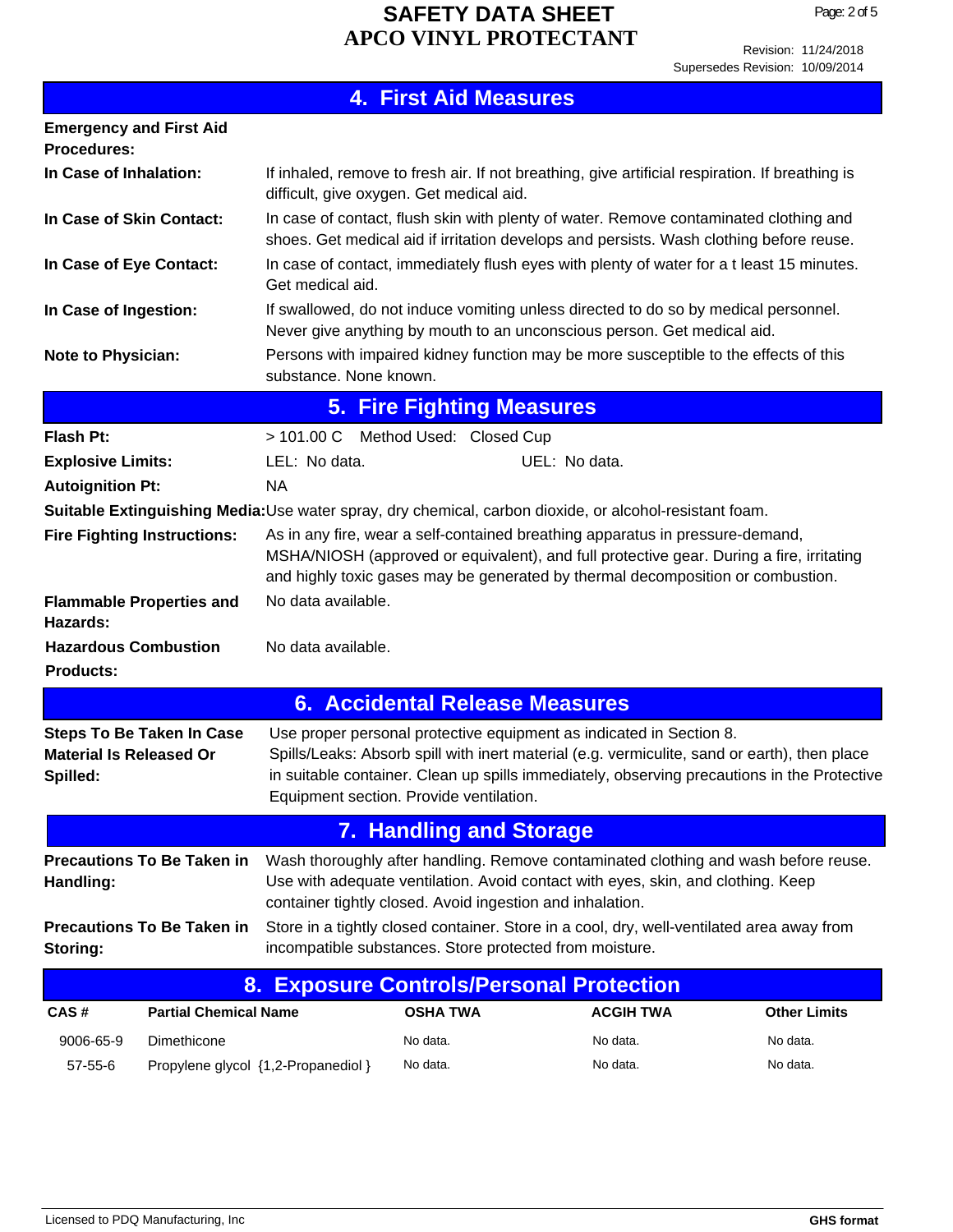| <b>Personal Protective</b><br><b>Equipment Symbols:</b>       |                                                                                                                                                                                                         |
|---------------------------------------------------------------|---------------------------------------------------------------------------------------------------------------------------------------------------------------------------------------------------------|
| <b>Respiratory Equipment</b><br>(Specify Type):               | A respiratory protection program that meets OSHA's 29 CFR 1910.134 and ANSI Z88.2<br>requirements or European Standard EN 149 must be followed whenever workplace<br>conditions warrant respirator use. |
| <b>Eye Protection:</b>                                        | Wear appropriate protective eyeglasses or chemical safety goggles as described by<br>OSHA's eye and face protection regulations in 29 CFR 1910.133 or European Standard<br>EN166.                       |
| <b>Protective Gloves:</b>                                     | Wear appropriate protective gloves to prevent skin exposure.                                                                                                                                            |
| <b>Other Protective Clothing:</b>                             | Wear appropriate protective clothing to prevent skin exposure.                                                                                                                                          |
| <b>Engineering Controls</b><br>(Ventilation etc.):            | Facilities storing or utilizing this material should be equipped with an eyewash facility and<br>a safety shower. Use adequate ventilation to keep airborne concentrations low.                         |
|                                                               | 9. Physical and Chemical Properties                                                                                                                                                                     |
| <b>Physical States:</b>                                       | [X] Liquid<br>[ ] Solid<br>[ ] Gas                                                                                                                                                                      |
| <b>Appearance and Odor:</b>                                   | Blue emulsion.<br>bland.                                                                                                                                                                                |
| pH:                                                           | $8 - 10$                                                                                                                                                                                                |
| <b>Freezing Point:</b>                                        | < 0.00 C                                                                                                                                                                                                |
| <b>Boiling Point:</b>                                         | > 100.00 C                                                                                                                                                                                              |
| <b>Flash Pt:</b>                                              | >101.00 C<br>Method Used: Closed Cup                                                                                                                                                                    |
| <b>Evaporation Rate:</b>                                      | $> 1$ (H2O=1)                                                                                                                                                                                           |
| Flammability (solid, gas):<br><b>Explosive Limits:</b>        | No data available.<br>LEL: No data.<br>UEL: No data.                                                                                                                                                    |
| Vapor Pressure (vs. Air or                                    | <b>NA</b>                                                                                                                                                                                               |
| $mm Hg$ ):                                                    |                                                                                                                                                                                                         |
| Vapor Density (vs. $Air = 1$ ):                               | >1                                                                                                                                                                                                      |
| Specific Gravity (Water = 1):                                 | $0.955 - 0.965$<br>at 70.0 F                                                                                                                                                                            |
| <b>Solubility in Water:</b>                                   | No data.                                                                                                                                                                                                |
| <b>Solubility Notes:</b>                                      | 110-41-4 Ethylbenzene ACGIH Category A3; IRAC Category 2B.                                                                                                                                              |
| <b>Octanol/Water Partition</b><br><b>Coefficient:</b>         | No data.                                                                                                                                                                                                |
| <b>Percent Volatile:</b>                                      | > 70.0 % by weight.                                                                                                                                                                                     |
| <b>Autoignition Pt:</b>                                       | NA                                                                                                                                                                                                      |
| <b>Decomposition Temperature: NA</b>                          |                                                                                                                                                                                                         |
| <b>Viscosity:</b>                                             | No data.                                                                                                                                                                                                |
|                                                               | <b>10. Stability and Reactivity</b>                                                                                                                                                                     |
| Stability:                                                    | Unstable [ ]<br>Stable [X]                                                                                                                                                                              |
| <b>Conditions To Avoid -</b><br>Instability:                  | Excess heat, moist air.                                                                                                                                                                                 |
| <b>Incompatibility - Materials To Strong acids.</b><br>Avoid: |                                                                                                                                                                                                         |
| <b>Byproducts:</b>                                            | Hazardous Decomposition or Carbon monoxide, Carbon dioxide.                                                                                                                                             |
| <b>Possibility of Hazardous</b><br><b>Reactions:</b>          | Will occur [X]<br>Will not occur [ ]                                                                                                                                                                    |
| <b>Conditions To Avoid -</b><br><b>Hazardous Reactions:</b>   | No data available.                                                                                                                                                                                      |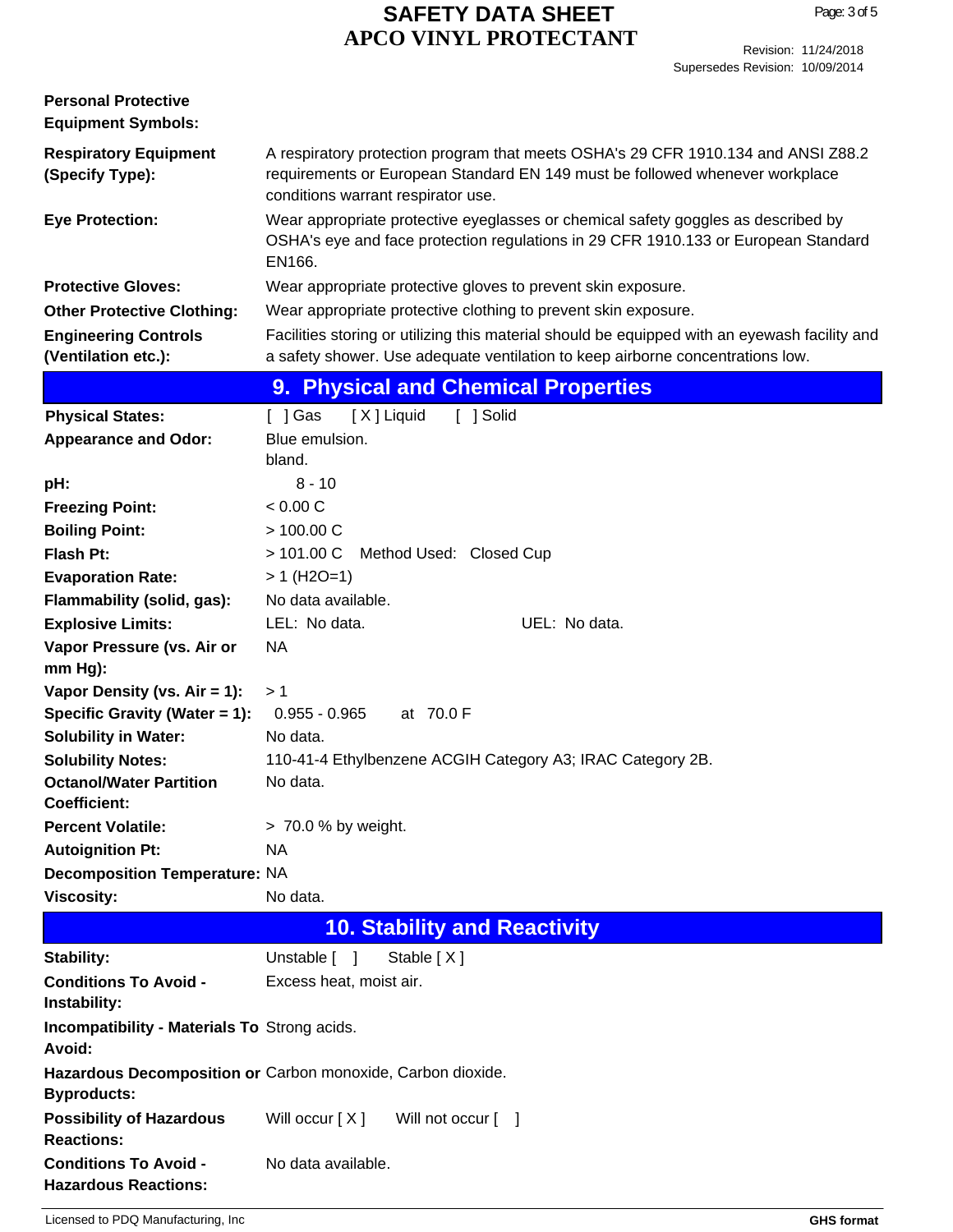Page: 4 of 5

Supersedes Revision: 10/09/2014

| <b>11. Toxicological Information</b>         |                                   |                                                                                                                                                                                                                                                                                                                                                                                                                                                                                                                                                                                                                                                                                                                                                                                                               |            |             |              |             |
|----------------------------------------------|-----------------------------------|---------------------------------------------------------------------------------------------------------------------------------------------------------------------------------------------------------------------------------------------------------------------------------------------------------------------------------------------------------------------------------------------------------------------------------------------------------------------------------------------------------------------------------------------------------------------------------------------------------------------------------------------------------------------------------------------------------------------------------------------------------------------------------------------------------------|------------|-------------|--------------|-------------|
| <b>Toxicological Information:</b>            |                                   | No data available.                                                                                                                                                                                                                                                                                                                                                                                                                                                                                                                                                                                                                                                                                                                                                                                            |            |             |              |             |
| <b>Carcinogenicity/Other</b><br>Information: |                                   | CAS# 57-55-6: Not listed by ACGIH, IARC, NTP, or CA Prop 65.                                                                                                                                                                                                                                                                                                                                                                                                                                                                                                                                                                                                                                                                                                                                                  |            |             |              |             |
| CAS#                                         |                                   | <b>Hazardous Components (Chemical Name)</b>                                                                                                                                                                                                                                                                                                                                                                                                                                                                                                                                                                                                                                                                                                                                                                   | <b>NTP</b> | <b>IARC</b> | <b>ACGIH</b> | <b>OSHA</b> |
| 9006-65-9<br>Dimethicone                     |                                   |                                                                                                                                                                                                                                                                                                                                                                                                                                                                                                                                                                                                                                                                                                                                                                                                               | n.a.       | n.a.        | n.a.         | n.a.        |
| $57 - 55 - 6$                                |                                   | Propylene glycol {1,2-Propanediol }                                                                                                                                                                                                                                                                                                                                                                                                                                                                                                                                                                                                                                                                                                                                                                           | n.a.       | n.a.        | n.a.         | n.a.        |
|                                              | <b>12. Ecological Information</b> |                                                                                                                                                                                                                                                                                                                                                                                                                                                                                                                                                                                                                                                                                                                                                                                                               |            |             |              |             |
| <b>General Ecological</b><br>Information:    |                                   | Ecotoxicity: Water flea Daphnia: EC50 10000 mg/L; 48 HrUnspecified, Bacteria:<br>Phytobacterium phosphoreum: EC50 = 710 mg/L; 30 min; Microtox testFish: Goldfish:<br>LC50 5000 mg/L; 24 Hr; UnspecifiedFish: Guppy: LC50 1000 mg/L; 48 Hr; Unspecified If<br>released to water, 1,2-propanediol is expected to degrade relatively rapidly via<br>biodegradation. If released to soil, relatively rapid biodegradation should also occur.<br>Significant leaching in soil can be predicted.<br>Environmental: If released to the atmosphere, it is degraded rapidly by reaction with<br>photochemically produced hydroxyl radicals (typical half-life of 32 hr). Aquatic toxicity:<br>LC50 Bluegill sunfish: 2.35 ppm 96 hours<br>LC50 Rainbow trout: 7.8 ppm 96 hours<br>Physical: No information available. |            |             |              |             |
|                                              |                                   | Other: No information available.                                                                                                                                                                                                                                                                                                                                                                                                                                                                                                                                                                                                                                                                                                                                                                              |            |             |              |             |
|                                              |                                   | <b>13. Disposal Considerations</b>                                                                                                                                                                                                                                                                                                                                                                                                                                                                                                                                                                                                                                                                                                                                                                            |            |             |              |             |
| <b>Waste Disposal Method:</b>                |                                   | Chemical waste generators must determine whether a discarded chemical is classified<br>as a hazardous waste. US EPA guidelines for the classification determination are listed<br>in 40 CFR Parts 261. Additionally, waste generators must consult state and local<br>hazardous waste regulations to ensure complete and accurate classification.<br>RCRA P-Series: None listed.<br>RCRA U-Series: None listed.                                                                                                                                                                                                                                                                                                                                                                                               |            |             |              |             |
| <b>14. Transport Information</b>             |                                   |                                                                                                                                                                                                                                                                                                                                                                                                                                                                                                                                                                                                                                                                                                                                                                                                               |            |             |              |             |
|                                              | <b>LAND TRANSPORT (US DOT):</b>   |                                                                                                                                                                                                                                                                                                                                                                                                                                                                                                                                                                                                                                                                                                                                                                                                               |            |             |              |             |
| <b>UN/NA Number:</b>                         | <b>DOT Hazard Class:</b>          | DOT Proper Shipping Name: Environmentally hazardous substance, liquid, n.o.s<br>(applies to single containers of more than 119 gallons -<br>smaller containers are not regulated)                                                                                                                                                                                                                                                                                                                                                                                                                                                                                                                                                                                                                             |            |             |              |             |
| <b>LAND TRANSPORT (Canadian TDG):</b>        |                                   |                                                                                                                                                                                                                                                                                                                                                                                                                                                                                                                                                                                                                                                                                                                                                                                                               |            |             |              |             |
|                                              | <b>TDG Shipping Name:</b>         | Environmentally hazardous substance, liquid, n.o.s<br>(applies to single containers of more than 119 gallons -<br>smaller containers are not regulated)                                                                                                                                                                                                                                                                                                                                                                                                                                                                                                                                                                                                                                                       |            |             |              |             |